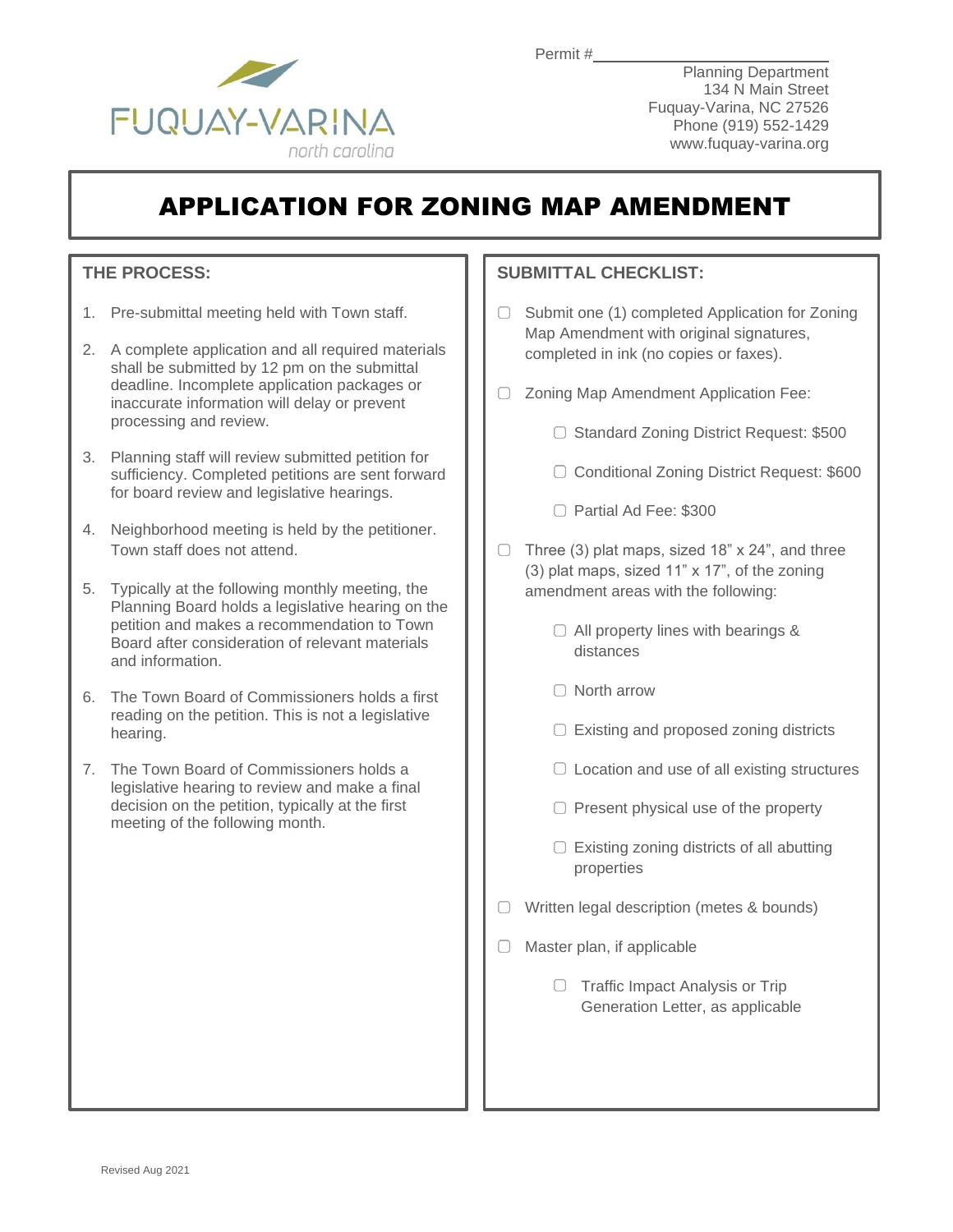# APPLICATION FOR ZONING MAP AMENDMENT

#### **PETITIONER INFORMATION:**

| <b>PROPERTY OWNER INFORMATION:</b>                                                                |                                             |  |  |  |  |  |
|---------------------------------------------------------------------------------------------------|---------------------------------------------|--|--|--|--|--|
|                                                                                                   |                                             |  |  |  |  |  |
|                                                                                                   |                                             |  |  |  |  |  |
|                                                                                                   |                                             |  |  |  |  |  |
|                                                                                                   |                                             |  |  |  |  |  |
| (attach additional information, as necessary)                                                     |                                             |  |  |  |  |  |
|                                                                                                   |                                             |  |  |  |  |  |
|                                                                                                   |                                             |  |  |  |  |  |
|                                                                                                   |                                             |  |  |  |  |  |
| <b>SITE INFORMATION:</b>                                                                          |                                             |  |  |  |  |  |
|                                                                                                   |                                             |  |  |  |  |  |
|                                                                                                   |                                             |  |  |  |  |  |
|                                                                                                   |                                             |  |  |  |  |  |
|                                                                                                   |                                             |  |  |  |  |  |
|                                                                                                   |                                             |  |  |  |  |  |
|                                                                                                   |                                             |  |  |  |  |  |
|                                                                                                   |                                             |  |  |  |  |  |
| (If more than one zoning district, please state the acreage by district for the following items.) |                                             |  |  |  |  |  |
|                                                                                                   |                                             |  |  |  |  |  |
|                                                                                                   |                                             |  |  |  |  |  |
| (If different than current, complete Land Use Plan Amendment)                                     |                                             |  |  |  |  |  |
|                                                                                                   |                                             |  |  |  |  |  |
| Is the property subject to annexation?<br>Yes<br>No                                               |                                             |  |  |  |  |  |
|                                                                                                   |                                             |  |  |  |  |  |
| <b>NEIGHBORHOOD MEETING:</b>                                                                      |                                             |  |  |  |  |  |
|                                                                                                   |                                             |  |  |  |  |  |
|                                                                                                   |                                             |  |  |  |  |  |
|                                                                                                   |                                             |  |  |  |  |  |
| Report Included<br>Report:<br>. .                                                                 | To be Submitted in Compliance with Deadline |  |  |  |  |  |
| Page 2 of 5<br>Revised Aug 2021                                                                   |                                             |  |  |  |  |  |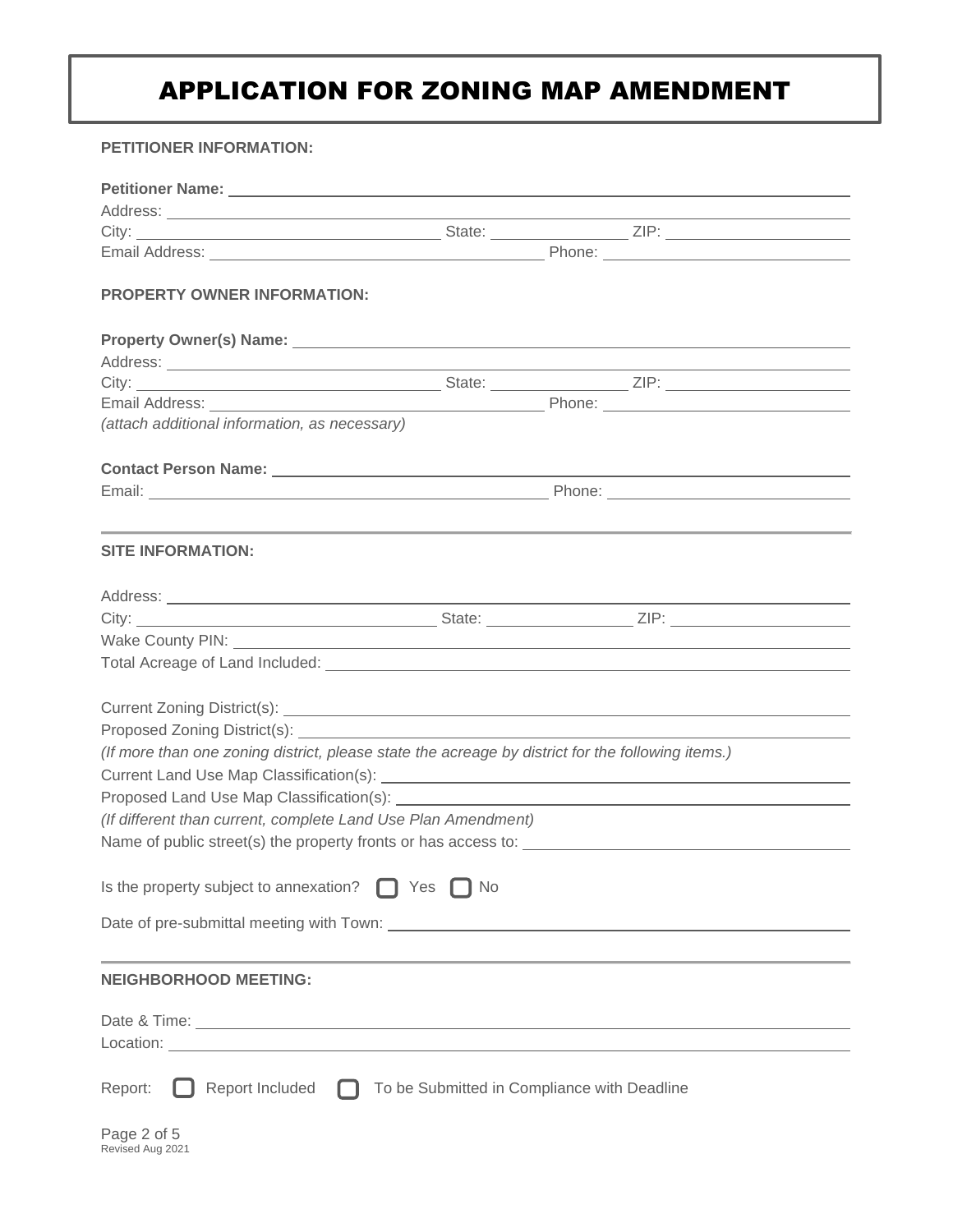### APPLICATION FOR ZONING MAP AMENDMENT

#### **DECLARATION & SIGNATURE:**

I/we the undersigned do hereby certify that all information given above is true, complete, and accurate to the best of my/our knowledge.

#### **Petitioner(s):**

| Signature         | Date |
|-------------------|------|
| <b>Print Name</b> |      |

**Property Owner(s):**

Signature Date Date of the Date of the Date of the Date Date of the Date of the Date of the Date of the Date of the Date of the Date of the Date of the Date of the Date of the Date of the Date of the Date of the Date of th

Print Name

*(print and attach additional signature pages, as necessary)*

#### **JUSTIFICATION & REASONABLENESS:**

Provide statement as to why the map amendment is justifiable and reasonable. Such statement shall address changing condition(s) or circumstances to justify the zoning map amendment request; why it is in the public interest; compatibility with adopted plans of the Town; benefits and/or detriments of the request on the subject property and surrounding community; and specifically address any inconsistencies with the Town's Land Use Plan, if applicable. Petitions for conditional zoning districts shall include specifications related to the proposed criteria of the conditional zoning district in relation to the petition *(attach additional sheets, as necessary)*.

#### **ZONING DISTRICTS REQUIRING MASTER PLAN:**

Town Center Residential (TCR) Zoning District Planned Unit Development (PUD) Zoning District Residential Mixed-Use (RMU) Zoning District Neighborhood Mixed-Use (NMU) Zoning District Urban Mixed-Use (UMU) Zoning District

| Master Plan Included (if applicable): | $\Box$ Yes           | $\Box$ No |
|---------------------------------------|----------------------|-----------|
| Plot Plan Included (if applicable):   | $\Box$ Yes $\Box$ No |           |

| Page 3 of 5      |  |  |
|------------------|--|--|
| Revised Aug 2021 |  |  |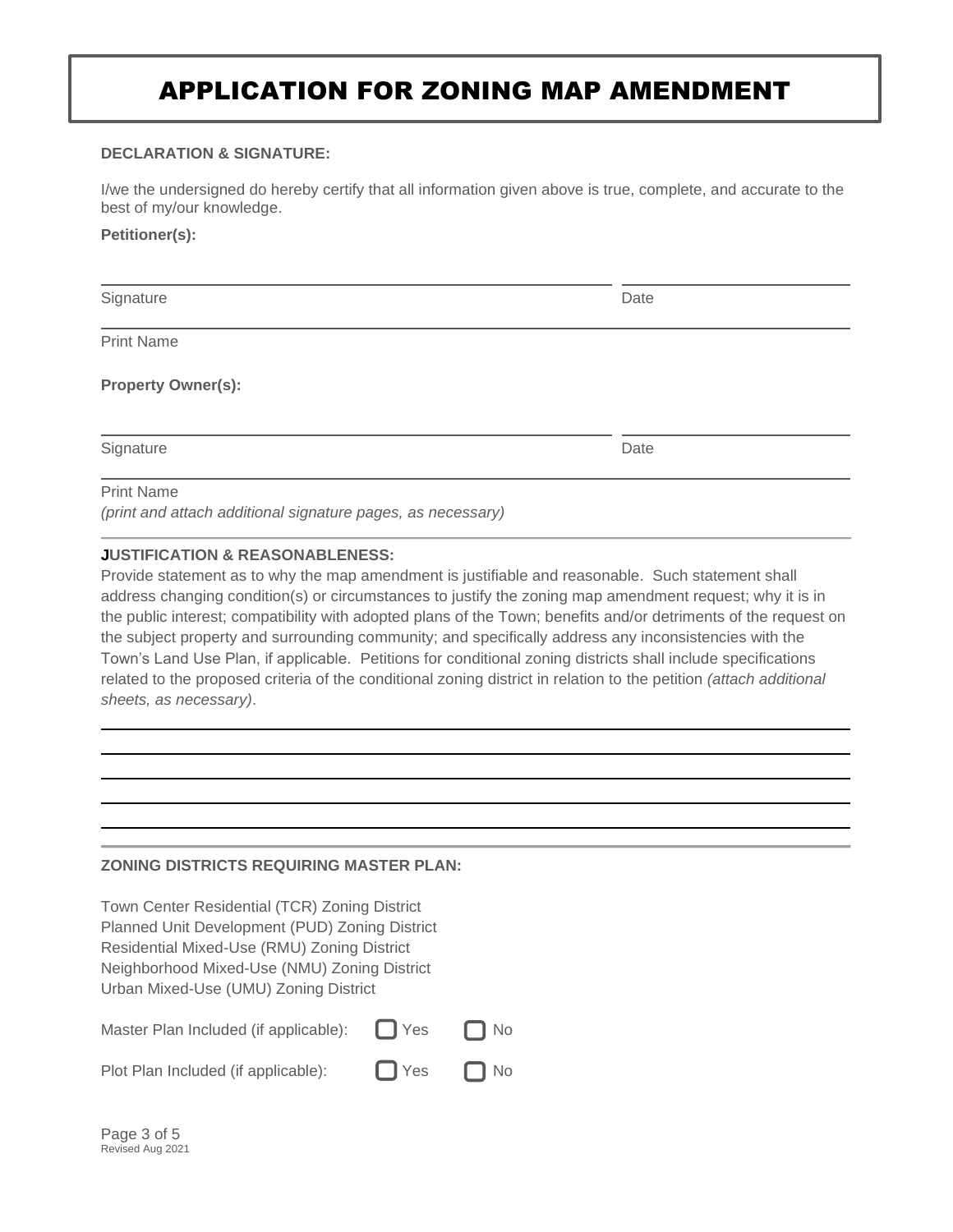## APPLICATION FOR ZONING MAP AMENDMENT

#### **CONDITIONAL ZONING DISTRICT REQUESTS ONLY:**

In granting the request for a conditional zoning district, the Town Board of Commissioners may propose additional reasonable and appropriate conditions, as deemed necessary, in order to serve the purpose and intent of the Town Code of Ordinances; secure the public health, safety and general welfare; and ensure substantial justice done. In such cases, the property owner(s) and petitioner(s) must agree to these conditions. The property owner(s) and petitioner(s) shall accept all requirements and conditions prior to final decision by the Town Board of Commissioners.

It is understood and acknowledged that where a zoning map amendment is made to a conditional zoning district, the property involved such petition will be perpetually bound to the use(s) authorized and subject to such condition(s) imposed, unless subsequent zoning map amendment is approved by the Town. It is further understood and acknowledged that plans for any development for the subject property made pursuant to approval of a conditional zoning district so authorized shall be approved pursuant to the Town Code of Ordinances.

**Permitted Use(s):** A petition for a conditional zoning district shall specify the permitted use(s) allowable, where any limitation to the uses allowed in the corresponding standard zoning district is proposed. A conditional zoning district does not provide for additional use permissions; only permitted uses authorized in the corresponding standard zoning district are allowable. All other requirements of the corresponding district shall be met. List such permitted uses below. *(attach additional sheets, as necessary)*

**Condition(s):** In considering an application for a conditional zoning district, the Town Board of Commissioners shall consider conditions or restrictions associated with the petition, where any limitation to the conditions or standards in the corresponding standard zoning district are proposed. All other requirements of the corresponding district shall be met. List all proposed conditions, including site specific standards, which are proposed in the conditional zoning district request *(attach additional sheets, as necessary).*

**Site Specific Development Plan:** A site-specific development plan may be submitted with a conditional zoning district petition. If submitted, the site-specific development plan shall be considered part of the applicable conditional zoning district conditions.

Site-specific development plan included with petition:  $\Box$  Yes  $\Box$  No